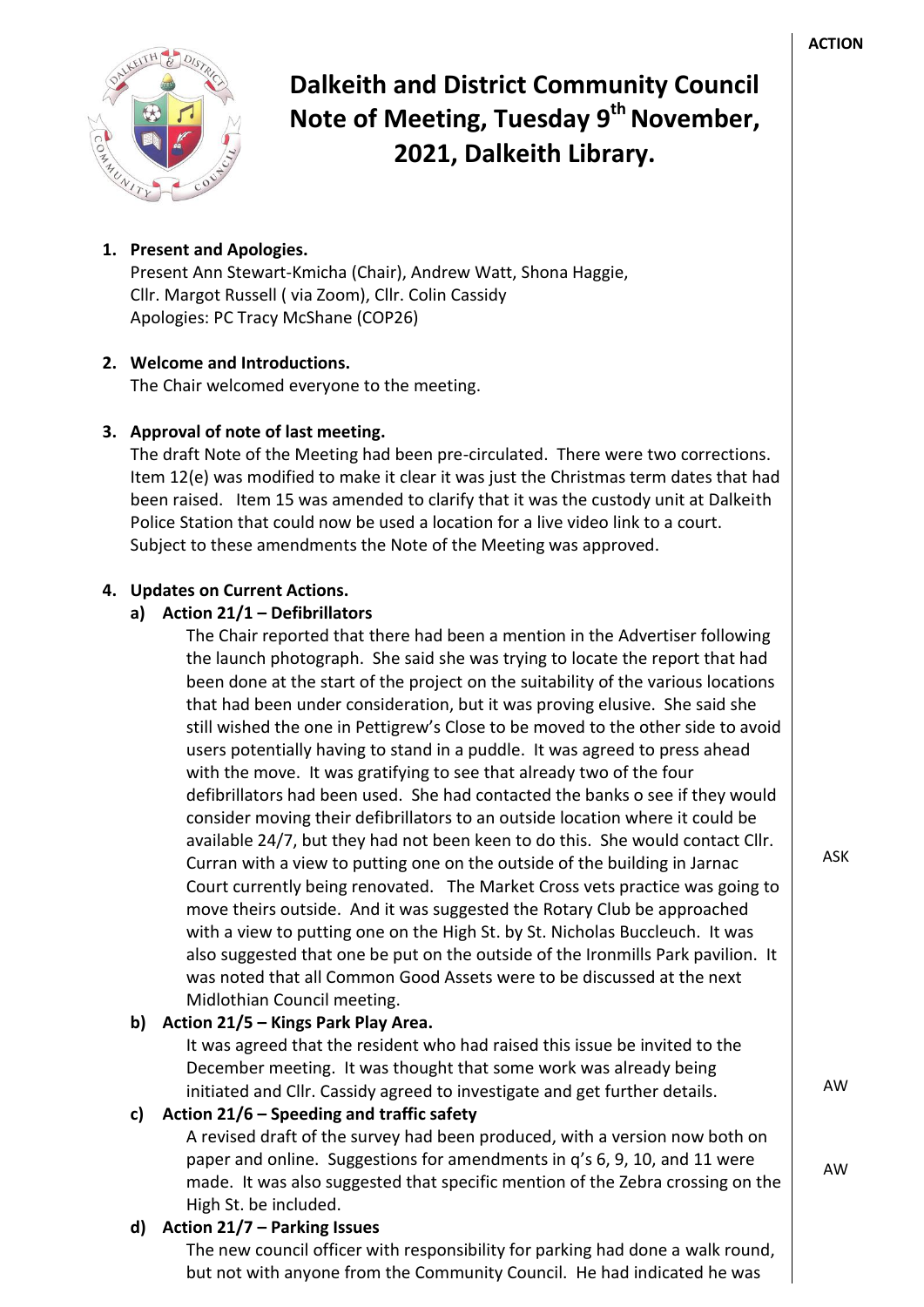willing to meet with DDCC but not at present.

#### **e) Action 21/8 – Publicity leaflet**

The Rotary Club had been asked about the effectiveness of their leaflet drop but the actual response was still unknown. The Loanhead CC poster had drawn 2 responses. It was agreed that the focus of the leaflet would be to bring residents to the February meeting, the AGM. One possible target might be the St. John's Community Cafe on the second Monday in January. Topics to be included on the leaflet might be Climate Change, Sewage, Afghan refugees. Posters could be displayed in shops, schools and PTAs contacted as well.

### **f) Action 21/10 – Notice board repairs and how they are used.**

It had been intended to erect the one in Eskdail Court on Sun 14<sup>th</sup>, but as that was Remembrance Sunday it was agreed to postpone it to later date. For the other two suggestions were sought for potential decorations on them. It was felt the Cowden Park one might have a sports theme and the Easter Langside Residents could be invited to suggest a suitable picture. It was noted that the holes for the new boards needed to be deeper.

#### **g) Action 21/11 – Using Social Media**

There was still no response from DHS. It was agreed that a presence on Social Media was highly desirable, but once a person had been identified who was willing to undertake this task, it would be necessary to draw up guidelines as to what was put on public view.

#### **h) Action 21/12 – Use of the Arts Centre.**

The second planned session had had gone well with over 20 people attending and 4 musicians performing. It was not a continuous performance and coffee and cake was available at no charge, though this may not continue. CLLE had sent an email expressing concern that this was an inappropriate definition of a Community Council meeting for which there is no charge for the use of the building. However, the Chair said she had spoken on the phone to the CLLE officer concerned to explain the situation.

#### **i) Action 21/14 Town Centre re-development.**

There had been no response to the request for further information. It was suggested that it might be time to submit a complaint.

#### **5. Councillors Reports.**

Cllr. Russell gave the first report.

- **a) Jarnac Court.** She had requested a progress report on the work being undertaken.
- **b) Miners' memorial.** This project was moving on well. Discussions were ongoing with James Kinch to find the best location and the Dalkeith Miners Club was assisting by allowing their bank account to be used for gathering donations, through Crowd Funding. As Cowden Foot Mine was where Woodburn Primary School now is, it was hoped to involve the children there in the project.
- **c) David Smith House.** Work on this has now begun. Dalkeith Arts has been gathering information to assist in designing the plaque that will go on the building.
- **d) Portrait.** Dalkeith Arts have very kindly presented Cllr. Russell with a magnificent portrait of herself which is currently gracing her office. She said she felt very touched to be recognised in this way.

#### Cllr. Cassidy gave his report.

**e) Recruitment issues.** Midlothian Council was facing recruitment issues as many staff had recently retired or moved to other jobs. This was leading to difficulties in several areas including communications, both with the council and within the council. Democratic Services had new staff still finding their feet in their new jobs and some papers for meetings were not being issued until the day before.

ASK

SH